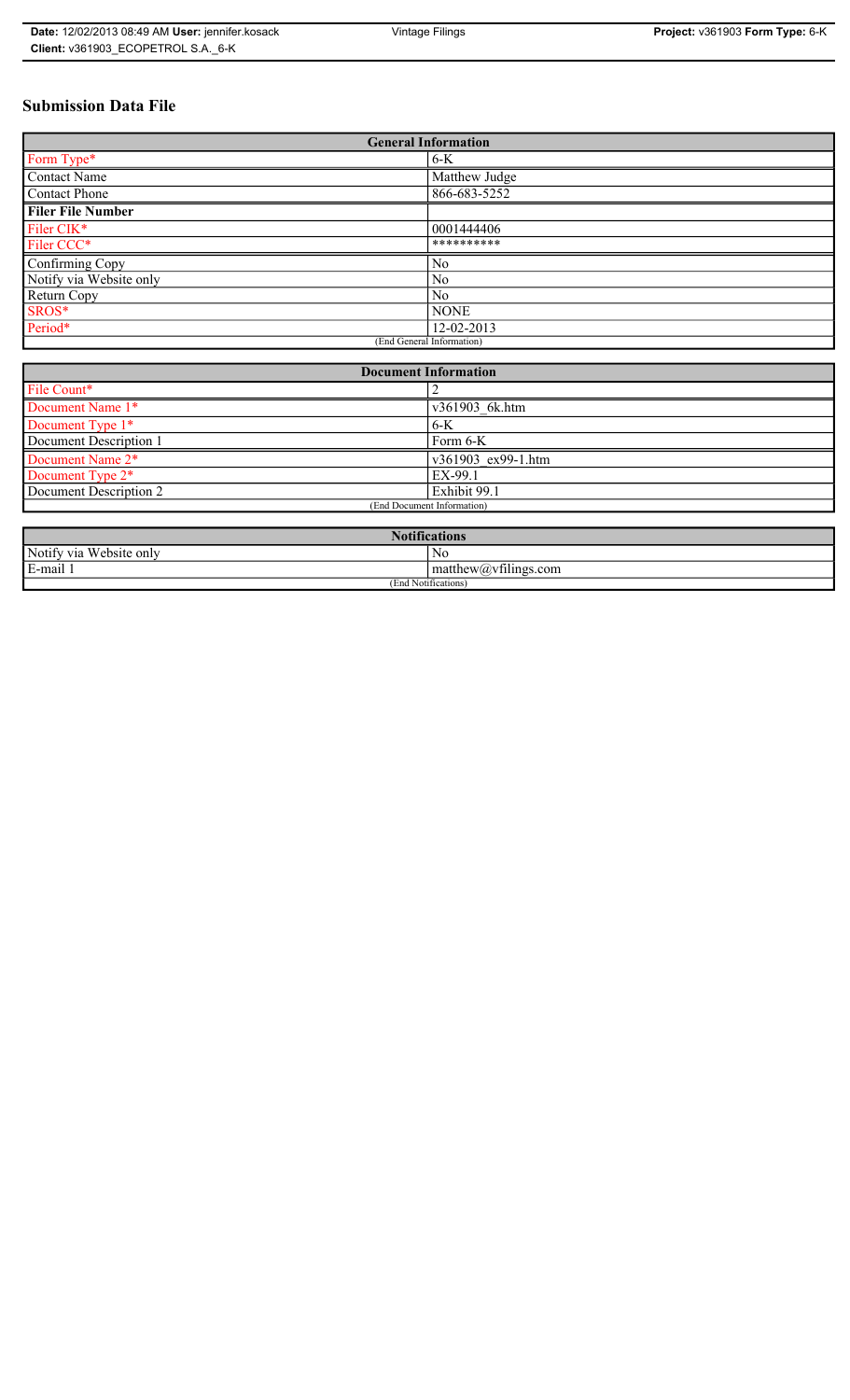#### **SECURITIES AND EXCHANGE COMMISSION Washington, D.C. 20549**

#### **FORM 6-K REPORT OF FOREIGN PRIVATE ISSUER PURSUANT TO RULE 13a-16 OR 15d-16 OF THE SECURITIES EXCHANGE ACT OF 1934**

December, 2013

Commission File Number: 333-153452

**ECOPETROL S.A.**

*(Exact name of registrant as specified in its Charter)*

Carrera 7 No. 37 – 69 BOGOTA – COLOMBIA *(Address of registrant's principal executive offices)*

Indicate by check mark whether the registrant files or will file annual reports under cover Form 20-F or Form 40-F.

Form 20-F  $\boxtimes$  Form 40-F  $\Box$ 

Indicate by check mark if the registrant is submitting the Form 6-K in paper as permitted by Regulation S-T Rule 101(b)(1):

 $Yes$   $\Box$  No  $X$ 

Indicate by check mark if the registrant is submitting the Form 6-K in paper as permitted by Regulation S-T Rule 101(b)(7):

 $Yes$   $\Box$  No  $X$ 

Indicate by check mark whether by furnishing the information contained in this Form, the registrant is also thereby furnishing the information to the Commission pursuant to Rule 12g3-2(b) under the Securities Exchange Act of 1934.

 $Yes$   $\Box$  No  $X$ 

If "Yes" is marked, indicate below the file number assigned to the registrant in connection with Rule 12g3-2(b): 82- N/A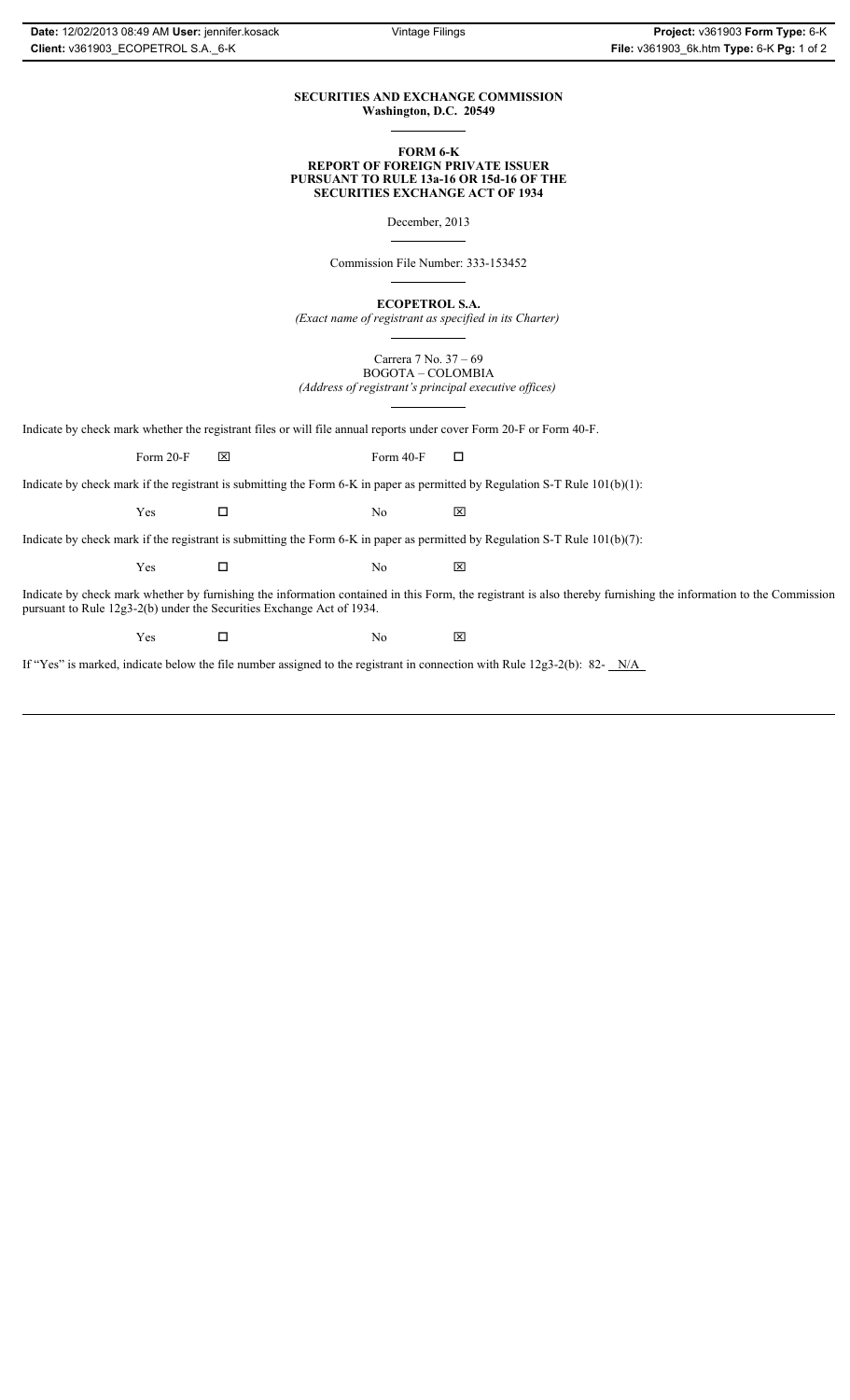#### **SIGNATURE**

Pursuant to the requirements of the Securities Exchange Act of 1934, the Registrant has duly caused this report to be signed on its behalf by the undersigned, thereto duly authorized.

Date: December 2, 2013

Ecopetrol S.A.

By: /s/ Magda Manosalva Name: Magda Manosalva Title: Chief Financial Officer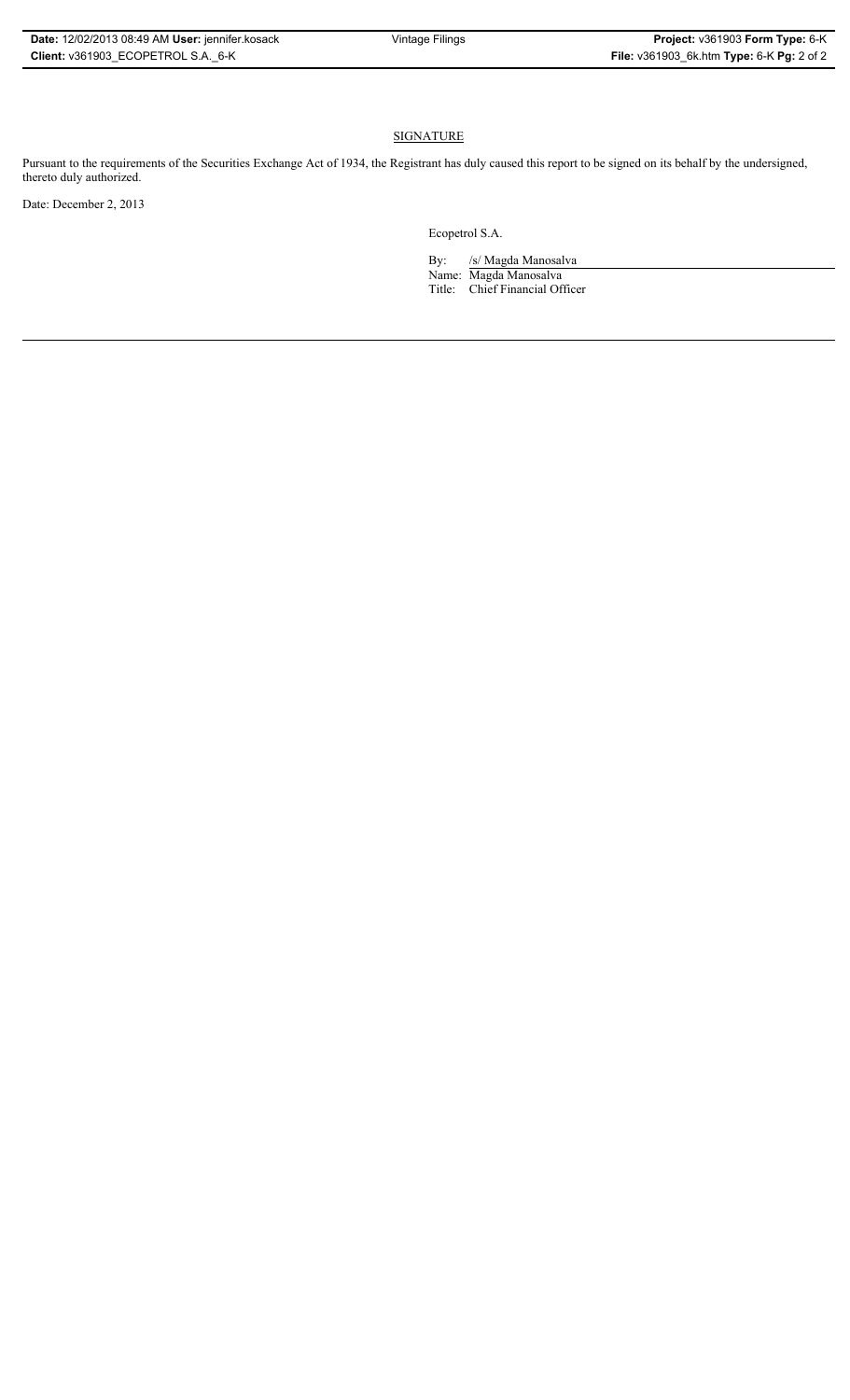| <b>Date: 12/02/2013 08:49 AM User: jennifer kosack</b> | Vintage Filings | <b>Project:</b> $v361903$ Form Type: $6-K$        |
|--------------------------------------------------------|-----------------|---------------------------------------------------|
| Client: v361903 ECOPETROL S.A. 6-K                     |                 | File: v361903_ex99-1.htm Type: EX-99.1 Pg: 1 of 2 |

## **Ecopetrol S.A. discloses a letter from Luis Carlos Villegas, Independent Director**

Ecopetrol S.A. (BVC: ECOPETROL; NYSE: EC; TSX: ECP) received a letter from Luis Carlos Villegas, independent director, with regards to his resignation as a member of the Board of Directors.

The unofficial English translation of the letter is as follows:

Bogota D.C., November 6, 2013

Mr. Javier Gutiérrez Pemberthy President ECOPETROL Bogota D.C.

Dear Mr. Gutiérrez:

Grateful, I submit my resignation to the Board of Directors of the Colombian Petroleum Company, ECOPETROL, as of December 1, 2013.

Sincerely,

Luis Carlos Villegas Echeverri

**Bogotá, December 1, 2013**